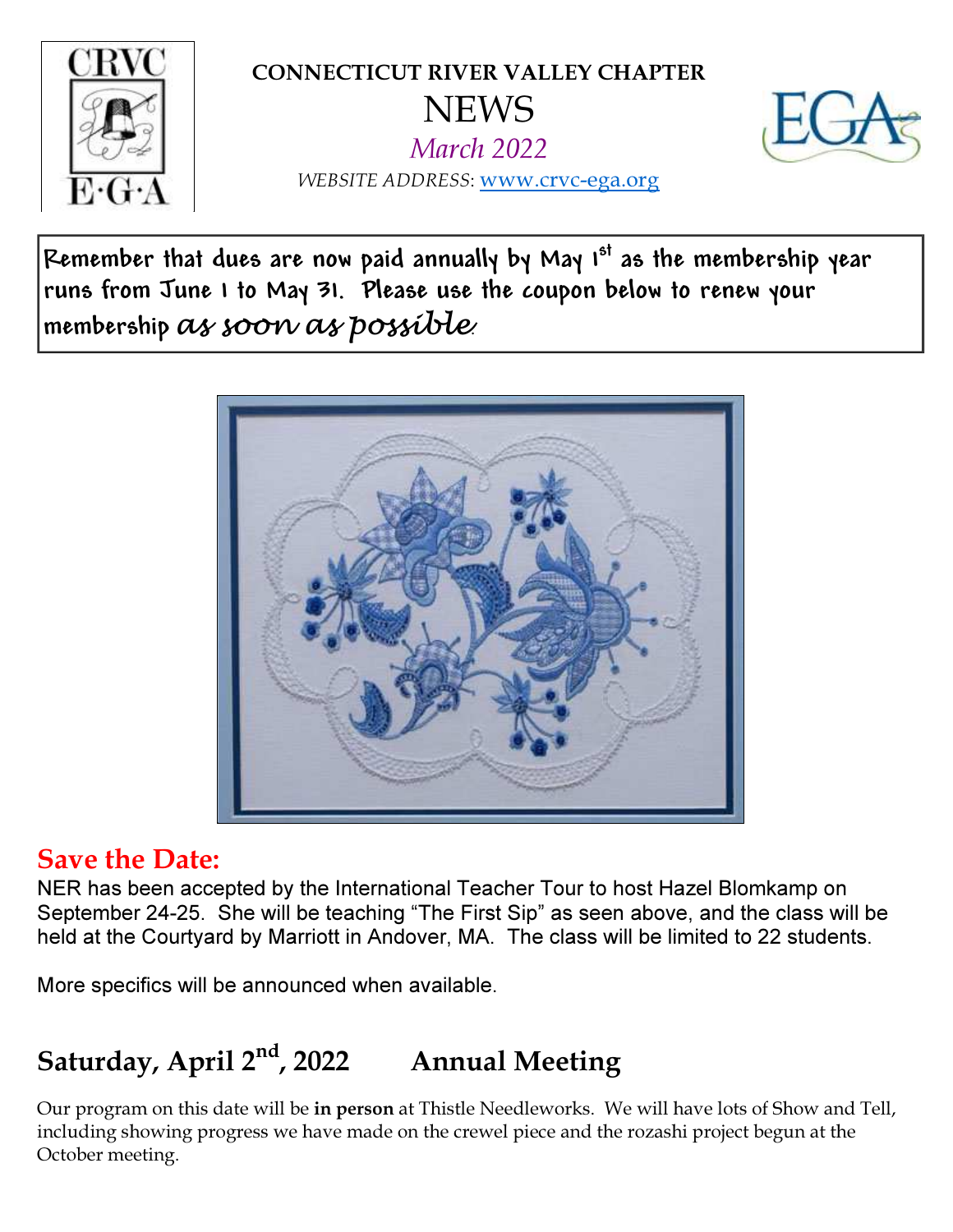In addition, we will elect officers for the 2022-2024 term. The slate to be presented is: President: Laurie Sulger Co-Vice Presidents/Program: Deb Milvae and Lisa Green Vice President/Membership: Linda Berry Secretary: Kathryn Lord Treasurer: Linda Berry NER Rep: Kathryn Lord Nominations from the floor are welcomed and will be accepted.

## Saturday, June 4<sup>th</sup>, 2022 Zoom Class with Wendy Moore and Saturday, June 11<sup>th</sup>, 2022 "A Livelier Bargello Iris"

"This delightful bloom grows tall and proud on a fresh blue vintage canvas using Straw Silk, Silken Straw, Edmar Boucle` for the blossom, adding Caron Waterlilies for the leaves. Over-dyed Perle cotton and floss fill out the frame. As a design in Bargello and Laid Filling Stitches, it stitches up quickly in shades of lavender and purple in a multitude of values. The background is left unstitched and the frame is simple Scotch couched long stitches, with unique corner and side motifs. Watch as simple bargello stitches bring this iris to life!"

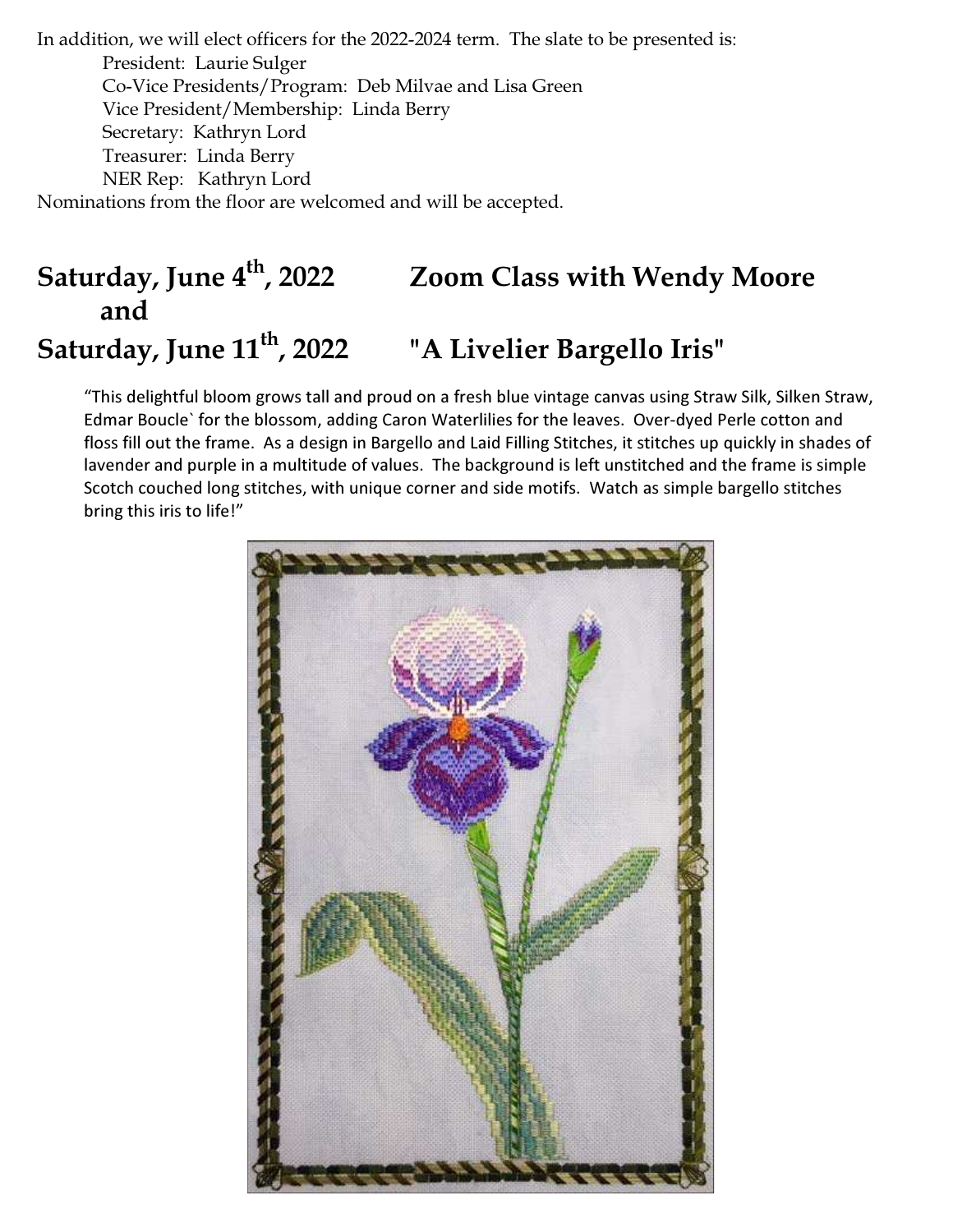This class will be offered via Zoom on consecutive Saturdays for 3 hours on each day. Because we are zooming for shorter time periods, these three hours will be mostly instruction with limited stitching. The class is considered intermediate in level and is stitched on 18-count light blue vintage mono canvas. The design size is  $10 \frac{1}{2}$  x  $15 \frac{1}{2}$ . The kit cost is \$95 and includes the  $16$ " x  $20$ " line drawn canvas, threads to include straw silks, Waterlilies, and solid and over-dyed cotton floss and pearl cotton, instruction booklet, and needles.

Students will need to provide:

 16" x 20" stretcher bars (one pair of each) tacks or staples laying tool usual stitching supplies light and magnification, if desired

The deadline for signing up for this piece has passed, but Wendy has a couple of extra kits if you'd like to join the class. Please contact Linda Berry at lindaberry343@gmail.com as soon as possible.

#### Saturday, October 1<sup>st</sup>, 2022 Christmas Tree Ornament



We will meet via Zoom to work on the Mini Tree Ornament described in the December 2021 issue of Needle Arts. This ornament was designed by Mary Waldsmith, and the instructions begin on page 28. Please make sure you locate and retain this issue for use at this meeting. A piece of green canvas will be mailed in September to class participants, and the threads will be provided by you from your stash.

A coupon is provided for this meeting.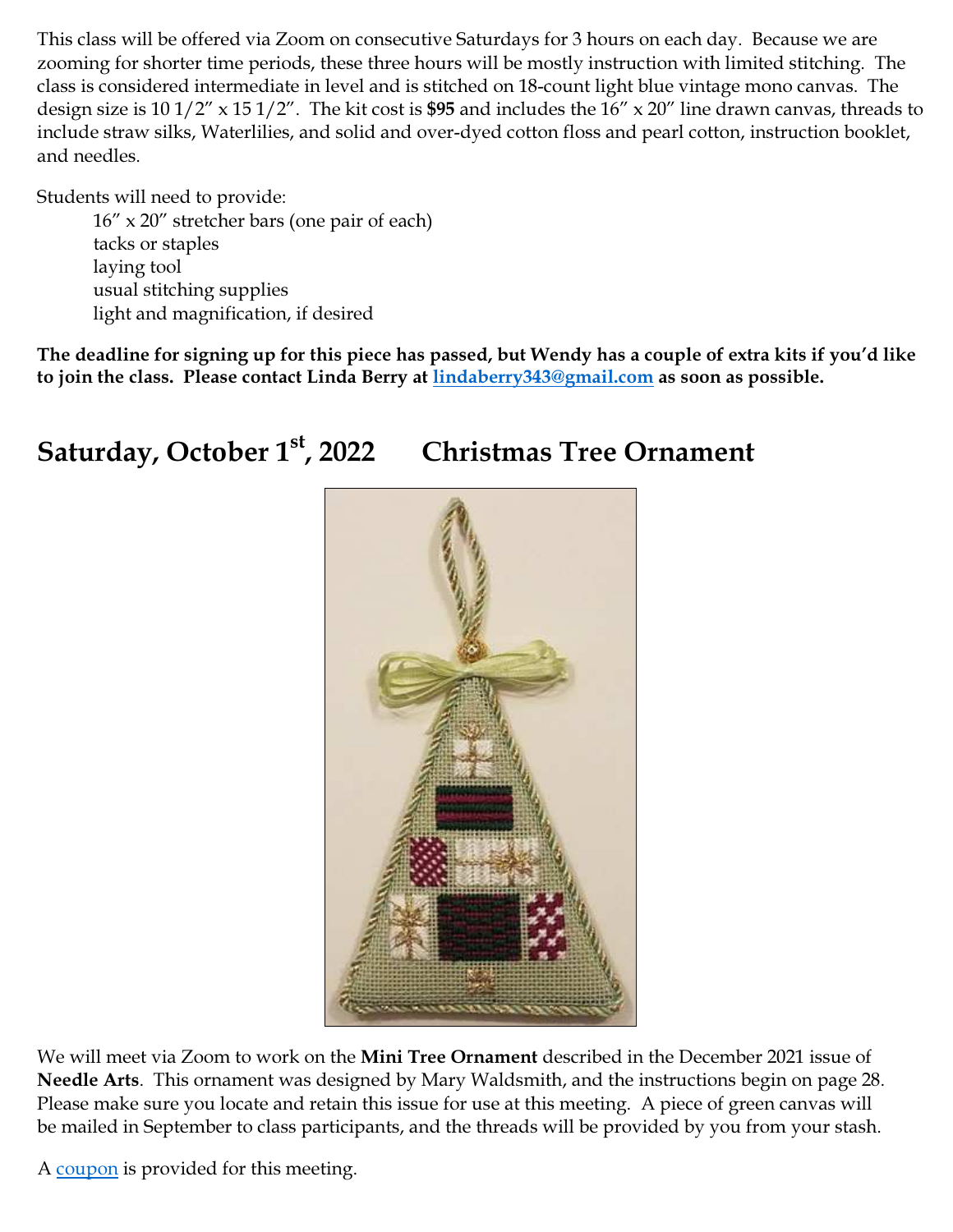### Saturday, December 3<sup>rd</sup>, 2022 Snowman Ornament



This meeting will also meet via Zoom. The Winter Snowman ornament that we will work on is in the Jan/Feb 2022 issue of Needlepoint Now. If you have this issue, please save it for the directions. If you need a copy of the magazine, we have them for your purchase. For this class, we will supply the canvas in November and hope that you can find the threads needed in your supplies.

A coupon is provided for this meeting.

FUTURE BOARD MEETINGS via Zoom (All members are welcome) Contact Judie Solomon (see website) if you want an invitation to these meetings May  $3^{rd}$  September  $13^{th}$  November  $1^{st}$ September  $13<sup>th</sup>$  November  $1<sup>st</sup>$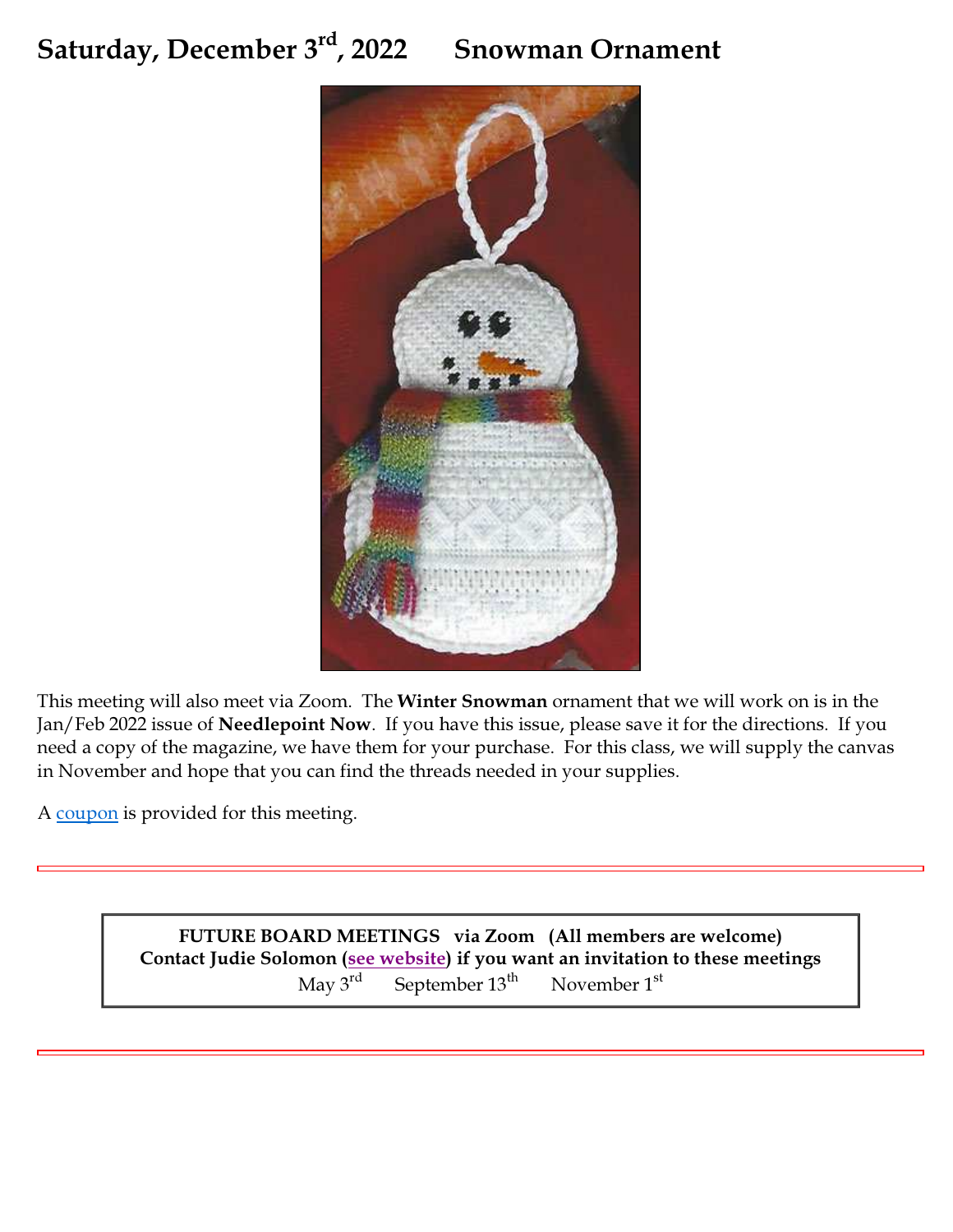|               | CRVC Program Registration Form -- Zoom Class                                                                                                                                                                 |
|---------------|--------------------------------------------------------------------------------------------------------------------------------------------------------------------------------------------------------------|
|               | "A Livelier Bargello Iris" with Wendy Moore -- June 4th & June 11th                                                                                                                                          |
|               | Either email Linda at lindaberry 343@gmail.com or mail completed form and check to:<br>Linda Berry, 343 Seabury Drive, Bloomfield, CT 06002<br>Deadline - March 1 <sup>st</sup> (extra kit may be available) |
|               | "A Livelier Bargello Iris" with Wendy Moore                                                                                                                                                                  |
|               | \$95 member kit fee (Check made payable to CRVC-EGA)                                                                                                                                                         |
|               | \$115 non-member kit fee                                                                                                                                                                                     |
| Name:         |                                                                                                                                                                                                              |
| Address: www. |                                                                                                                                                                                                              |
| Email:        |                                                                                                                                                                                                              |
| Phone#:       |                                                                                                                                                                                                              |
|               |                                                                                                                                                                                                              |
|               | CDVC Dreaman Peqietration Form <b>Zoom Class</b>                                                                                                                                                             |

| CRVC Program Registration Form -- Zoom Class<br>"Mini Tree Ornament" by Mary Waldsmith -- October 1st |                                                                                                                                   |  |  |
|-------------------------------------------------------------------------------------------------------|-----------------------------------------------------------------------------------------------------------------------------------|--|--|
|                                                                                                       | Either email Linda at lindaberry 343@gmail.com or mail completed form to:<br>Linda Berry, 343 Seabury Drive, Bloomfield, CT 06002 |  |  |
|                                                                                                       | "Mini Tree Ornament" by Mary Waldsmith                                                                                            |  |  |
|                                                                                                       | Please send me a piece of canvas                                                                                                  |  |  |
| Name:                                                                                                 |                                                                                                                                   |  |  |
| <b>Address:</b>                                                                                       |                                                                                                                                   |  |  |
| Email:                                                                                                |                                                                                                                                   |  |  |
| Phone#:                                                                                               |                                                                                                                                   |  |  |
|                                                                                                       |                                                                                                                                   |  |  |

| CRVC Program Registration Form -- Zoom Class<br>"Snowman Ornament" -- December 3rd                                                         |  |  |
|--------------------------------------------------------------------------------------------------------------------------------------------|--|--|
| Either email Linda at lindaberry343@gmail.com or mail completed form and check to:<br>Linda Berry, 343 Seabury Drive, Bloomfield, CT 06002 |  |  |
| "Snowman Ornament"                                                                                                                         |  |  |
| Please send me a copy of <b>Needlepoint Now</b> (\$5)<br>(Check made payable to CRVC-EGA)<br>Please send me a piece of canvas              |  |  |
| Name:                                                                                                                                      |  |  |
| Address:                                                                                                                                   |  |  |
| Email:                                                                                                                                     |  |  |
| Phone#:                                                                                                                                    |  |  |
|                                                                                                                                            |  |  |